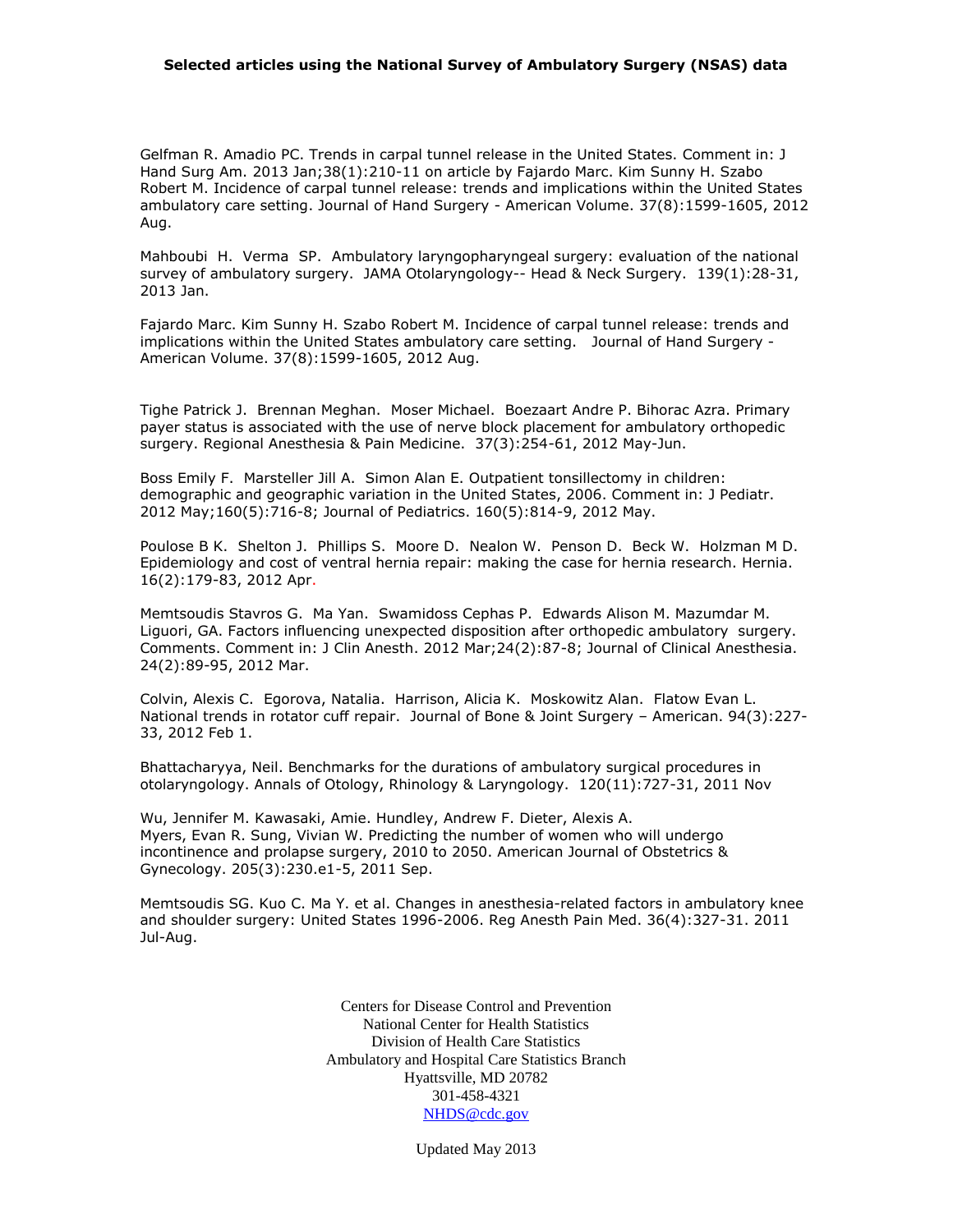## **Selected articles using the National Survey of Ambulatory Surgery (NSAS) data**

Plotzke MR. Courtemanche C. Does procedure profitability impact whether an outpatient surgery is performed at an ambulatory surgery center or hospital? Health Econ. 20(7):817-30. 2011 Jul.

Bayman EO. Dexter F. Laur JJ. Wachtel RE. National incidence of use of monitored anesthesia care. Anesth Analg. 113(1):165-9. 2011 Jul. Epub 2011 May 19.

Kim S, Bosque J, Meehan JP, Jamali A, Marder R. [Increase in Outpatient Knee Arthroscopy in](http://www.ncbi.nlm.nih.gov/pubmed/21531866)  the United States: A Comparison of National [Surveys of Ambulatory Surgery, 1996 and 2006.](http://www.ncbi.nlm.nih.gov/pubmed/21531866) J Bone Joint Surg Am. 2011 Apr 29. Epub ahead of print.

Wu JM. Kawasaki A. Hundley AF et al. Predicting the number of women who will undergo incontinence and prolapse surgery, 2010 to 2050. Am J Obstet Gynecol. 2011 April 2. Epub ahead of print.

Bhattacharyya, N. The increasing workload in head and neck surgery: an epidemiologic analysis. Laryngoscope. 121(1):111-5. 2011 Jan.

Erekson EA. Lopes W. Raker CA. Sung VW. Ambulatory procedures for female pelvic floor disorders in the United States. Amer J of Obstet Gynecol. 203(5):497.e1-5. 2010 Nov.

Bhattacharyya, N. Lin HW. Changes and consistencies in the epidemiology of pediatric adenotonsillar surgery, 1996-2006. Otolaryngol Head Neck Surg. 143(5):680-4. 2010 Nov.

Rabbits JA. Groenewald CB. Moriarty JP. Flick R. Epidemiology of ambulatory anesthesia for children in the United States: 2006 and 1996. Anesth Analg. 111(4):1011-5. 2010 Oct. Epub 2010 Aug 27.

Livingston, EH. The incidence of bariatric surgery has plateaued in the U.S. American Journal of Surgery. 200(3):378-85. 2010 Sep.

Hing E. Hall MJ. Ashman JJ. Use of electronic medical records by ambulatory care providers: United States, 2006. Natl Health Stat Report. 22: 1-21. 2010 April 30.

Bhattacharyya N. Ambulatory pediatric otolaryngologic procedures in the United States: characteristics and perioperative safety. Laryngoscope. 120(4):821-5, 2010 Apr.

Bhattacharyya, N. Ambulatory sinus and nasal surgery in the United States: demographics and perioperative outcomes. Laryngoscope. 120(3):635-8, 2010 Mar.

Cullen KA. Hall MJ. Golosinskiy A. Ambulatory Surgery in the United States, 2006. Natl Health Stat Report. 11:1-28. Revised. Hyattsville, MD. National Center for Health Statistics. 2009 Sep 4.

Ghoneim MM, Block RI, Haffarnan M, Mathews MJ. Awareness during anesthesia: risk factors, causes and sequelae: a review of reported cases in the literature. Anesth Analg. 2009 Feb;108(2):527-35.

> Centers for Disease Control and Prevention National Center for Health Statistics Division of Health Care Statistics Ambulatory and Hospital Care Statistics Branch Hyattsville, MD 20782 301-458-4321 NHDS@cdc.gov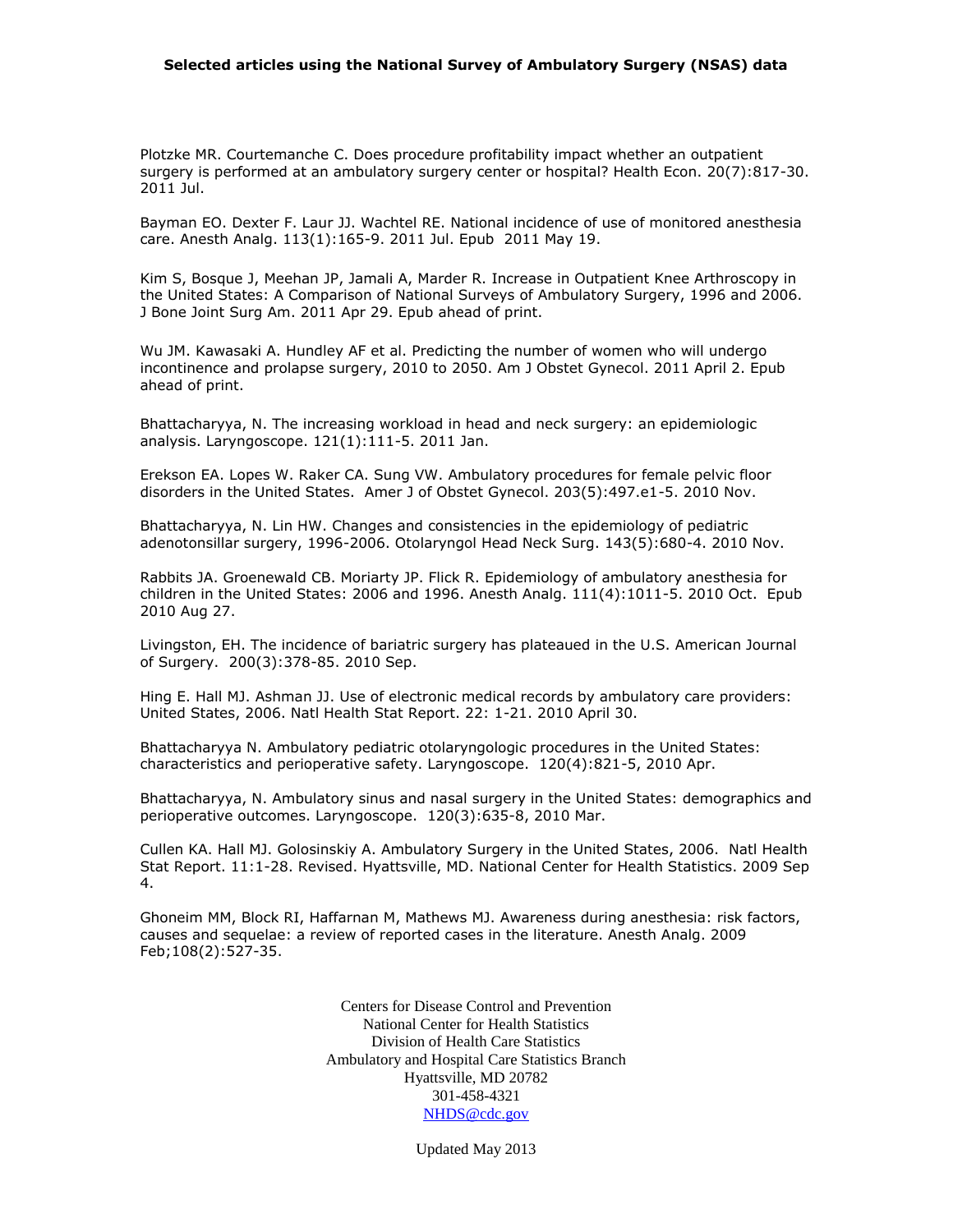Tu FF, Beaumont JL. Profile of outpatient hysteroscopy in the United States from 1994 to 1996. J Reprod Med. 2008 Dec;53(12):935-40.

Dombrow M, Engel HM. Rates of strabismus surgery in the United States: implications for manpower needs in pediatric ophthalmology. J AAPOS. 11(4):330-335. 2007 Aug.

Meacham RB, Joyce GF, Wise M, Kparker A, Niederberger C; Urologic Diseases in America Project. Male infertility. J Urol. 2007 Jun;177(6):2058-66.

Memtsoudis SG, Besculides MC, Swamidoss CP. Do race, gender, and source of payment impact on anesthetic technique for inguinal hernia repair? Journal of Clinical Anesthesia. 2006 Aug; 18(5): 328 33.

Gray DT, Deyo RA, Kreuter W, Mirza SK, Heagerty PJ, Comstock BA, Chan L. Population-based trends in volumes and rates of ambulatory lumbar spine surgery. Spine. 2006 Aug 1; 31(17):195763; discussion 1964.

Martin TJ, Yauck JS, Smith TL. Patients undergoing sinus surgery: constructing a demographic profile. Laryngoscope. 2006 Jul;116(7):1185-91.

Larkin GL, Claassen CA, Pelletier AJ, Camargo CA Jr. National study of ambulance transports to United States emergency departments: importance of mental health problems. Prehosp Disaster Med. 2006 Mar-Apr;21(2):82-90.

Tu FF, Beaumont JL. Outpatient laparoscopy for abdominal and pelvic pain in the United States 1994 through 1996. Am J Obstet Gynecol. 2006; 194(3): 699-703.

Memtsoudis SG, Besculides MC, Swamidoss CP. Factors influencing patient disposition after ambulatory herniorrhaphy. Ambulatory Surgery. 2005; 12(2): 67-73.

Burrows LJ, Howden NL, Meyn L, Weber AM. Surgical procedures for urethral diverticula in women in the United States, 1979-1997. Int Urogynecol J Pelvic Floor Dysfunct. 2005 Mar-Apr;16(2):158-61. Epub 2004 Oct 22.

Liu JH, Etzioni DA, O'Connell JB, Maggard MA, Ko CY. The increasing workload of general surgery. Archives of Surgery. 139(4): 423-428, 2004 Apr.

Boyles SH, Weber AM, Meyn L. "Ambulatory procedures for urinary incontinence in the United States, 1994-1996." Am J Obstet Gynecol. 2004 Jan; 190(1): 33-36.

Etzioni DA, Liu JH, Maggard MA, O'Connell JB, Ko CY. Workload projections for surgical oncology: will we need more surgeons? Ann Surg Oncol. 2003 Nov;10(9):1112-7.

> Centers for Disease Control and Prevention National Center for Health Statistics Division of Health Care Statistics Ambulatory and Hospital Care Statistics Branch Hyattsville, MD 20782 301-458-4321 NHDS@cdc.gov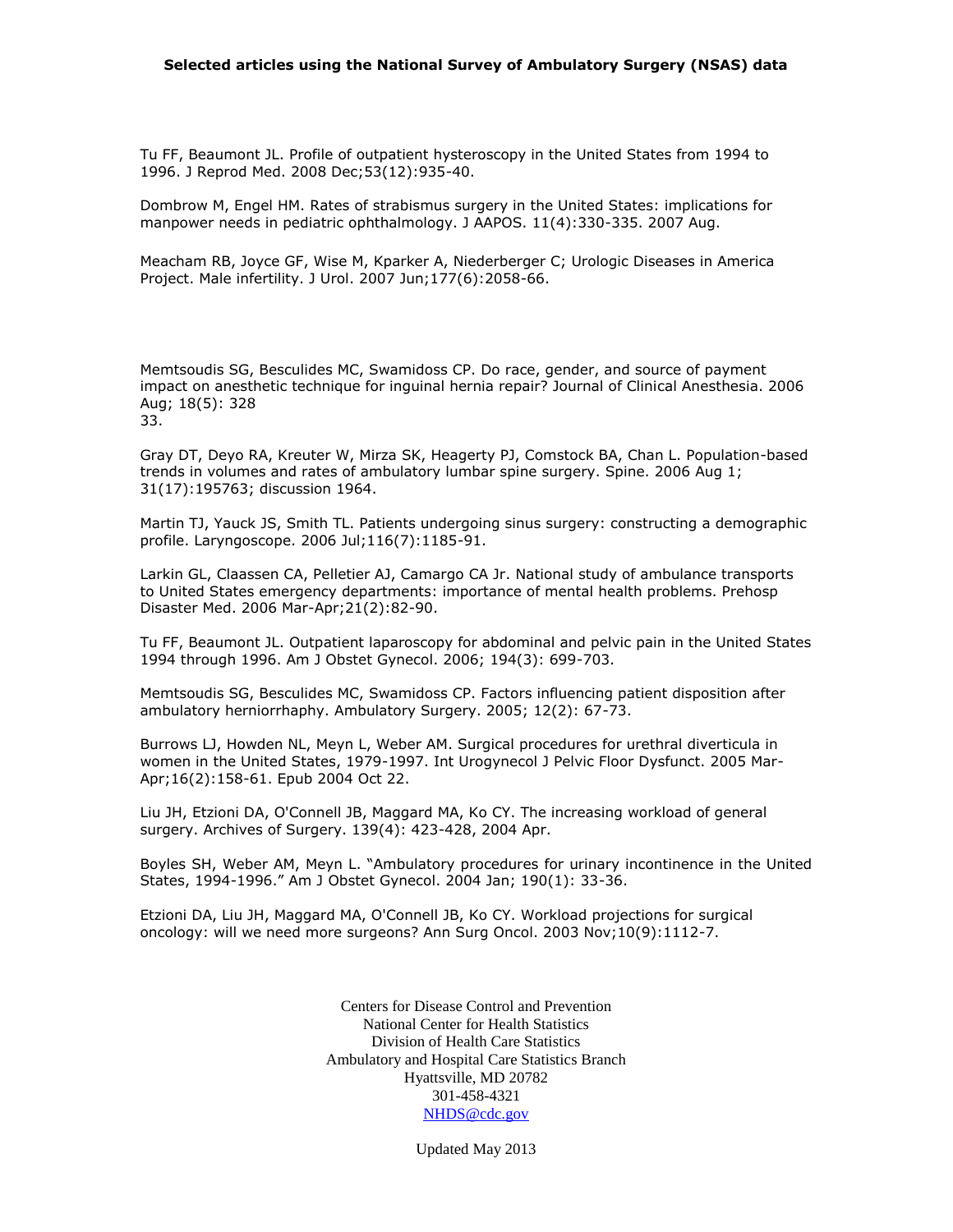Etzioni DA, Liu JH, Maggard MA, Ko CY. "The aging population and its impact on the surgery workforce," Ann Surg. 2003 Aug; 238(2):170-177.

Housman TS, Williford PM, Feldman SR, Teuschler HV, Fleischer AB Jr, Goldman ND, Balkrishnan R, Chen GJ. Nonmelanoma skin cancer: an episode of care management approach. Dermatol Surg. 2003 Jul;29(7):700-11.

Chen JG, Fleischer AB Jr, Smith ED, Kancler C, Goldman ND, Williford PM, Feldman SR. Cost of nonmelanoma skin cancer treatment in the United States. Dermatol Surg. 2001 Dec;27(12):1035-8.

MacKay AP, Kieke BA, Koonin LM, Beattie K. "Tubal sterilization in the United States, 1994- 1996." Family Planning Perspectives. 2001 Jul-Aug; 33(4): 161-165.

Bernstein AB, Hing E, Burt CW, Hall MJ. "Trend data on medical encounters: tracking a moving target." Health Affairs. 2001 Mar-Apr; 20(2): 58-72.

Dexter F, Macario A. What is the relative frequency of uncommon ambulatory surgery procedures performed in the United States with an anesthesia provider? Anesth Analg. 2000 Jun;90(6):1343-7.

Hall MJ, Kozak LJ. "Ambulatory and inpatient surgery: national patterns for the elderly." Stat-Bulletin. 1999 April-June; 80(2): 22-31.

Owings MF, Kozak LJ. Ambulatory and inpatient procedures in the United States, 1996. Vital Health Stat 13. 1998 Nov;(139):1-119.

Hall MJ, Lawrence L. Ambulatory surgery in the United States, 1996. Adv Data. 1998 Aug 12;(300):1-16.

Kozak LJ, Owings MF. Ambulatory and inpatient procedures in the United States, 1995. Vital Health Stat 13. 1998 Mar;(135):1-116.

Hall MJ, Lawrence L. Ambulatory surgery in the United States, 1995. Adv Data. 1997 Dec 24;(296):1-15.

Pokras R, Kozak LJ, McCarthy E. Ambulatory and inpatient procedures in the United States, 1994. Vital Health Stat 13. 1997 Dec;(132):1-113.

McLemore T, Lawrence L. Plan and operation of the National Survey of Ambulatory Surgery. Vital Health Stat 1. 1997 Oct;(37):I-IV, 1-124.

Hall MJ, Kozak LJ, Gillum BS. "National Survey of Ambulatory Surgery: 1994." Stat Bulletin. 1997 Jul-Sep; 78(3): 18-27.

Kozak LJ, Hall MJ, Pokras R, Lawrence L. Ambulatory surgery in the United States, 1994. Adv Data. 1997 Mar 14;(283):1-15.

> Centers for Disease Control and Prevention National Center for Health Statistics Division of Health Care Statistics Ambulatory and Hospital Care Statistics Branch Hyattsville, MD 20782 301-458-4321 NHDS@cdc.gov